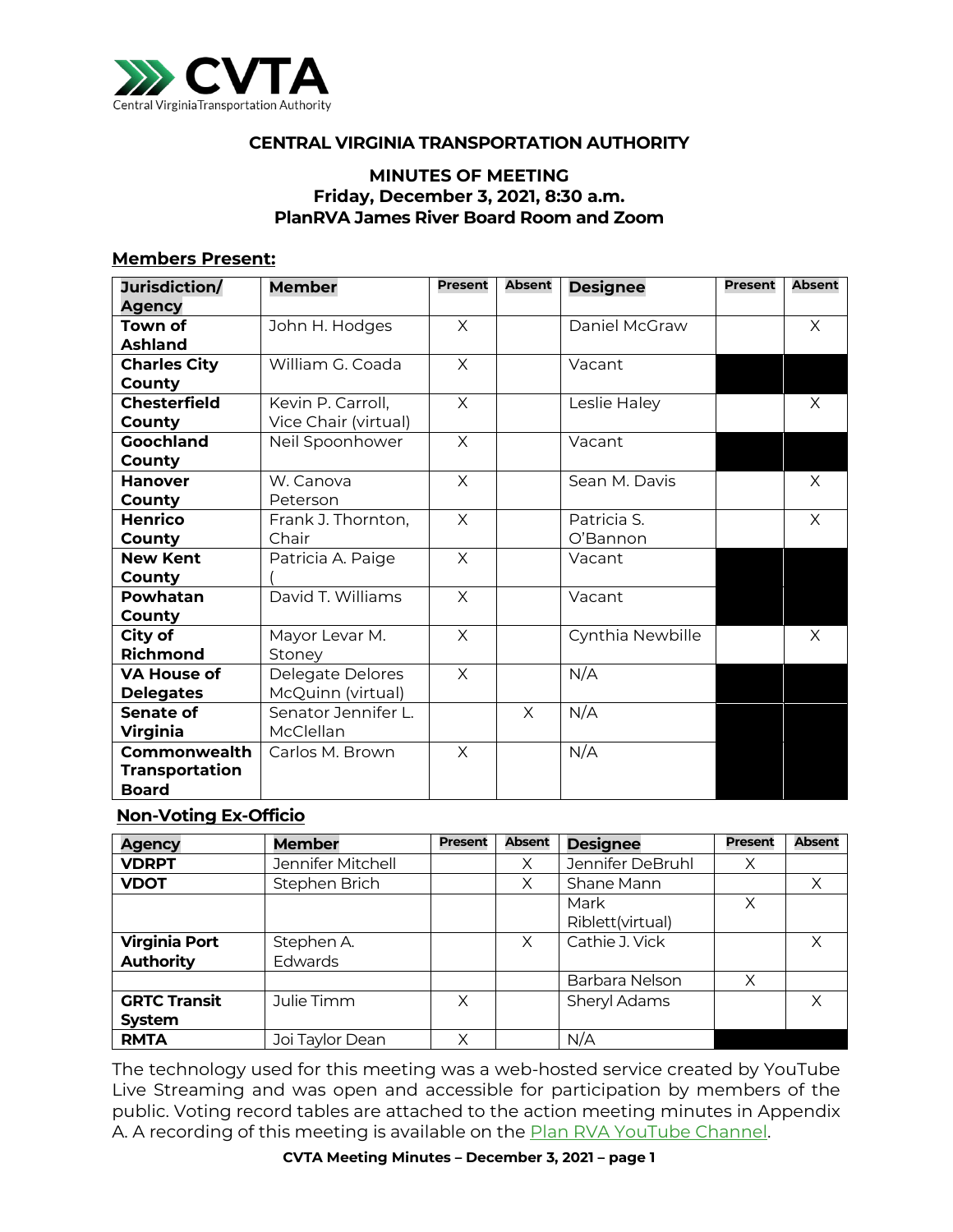## **CALL TO ORDER**

The Central Virginia Transportation Authority (CVTA) Chairman, Frank J. Thornton, presided and called the December 3, 2021, Central Virginia Transportation Authority meeting to order at 8:35 a.m.

#### **ATTENDANCE ROLL CALL & CERTIFICATION OF MEETING QUORUM**

Janice Firestone, Program Coordinator, took attendance by roll call and certified that a quorum was present. All members were present at the time of roll call except for Carlos M. Brown, who arrived at 8:53 a.m., and Delegate Delores McQuinn, who arrived (virtually, via Zoom) at 9:30 a.m.

#### **A. ADMINISTRATION**

#### **1. Consideration of Amendments to the Action Meeting Agenda**

Chet Parson, PlanRVA, explained that some of the packet documents have been updated since the packets were mailed to members and posted on the website. He gave an explanation of each of the changes to the packet documents.

There were no other requested changes to the meeting agenda.

#### **2. Approval of October 29, 2021, CVTA Meeting Minutes**

There were no comments or corrections to the October 29, 2021, CVTA meeting minutes.

On motion of David T. Williams, seconded by William G. Coada, the Authority unanimously approved the minutes of the October 29, 2021, CVTA meeting as presented (voice vote).

#### **3. Open Public Comment Period**

There were no requests to address the CVTA.

### **4. CVTA Chairman's Report**

The Chairman welcomed everyone and announced that staffing matters will be addressed at a later meeting due to the large number of items to be heard today.

### **B. PUBLIC HEARING – CVTA PROJECT LIST FOR INITIAL INVESTMENT OF REGIONAL REVENUE FUNDS**

The Chairman opened the public hearing and asked that anyone wishing to address the Authority on the matter come forward. Virtual attendees were invited to utilize the Zoom Q&A function if they wished to comment. Louise Locket Gordon, Director of BikeWalkRVA with Sportsbackers, was attending virtually and commented that they are very supportive of the inclusion of the Fall Line in the CVTA's regional investment. She noted the importance of the trail for the region and the positive impacts it will have.

The following public comments were submitted via email prior to the public hearing: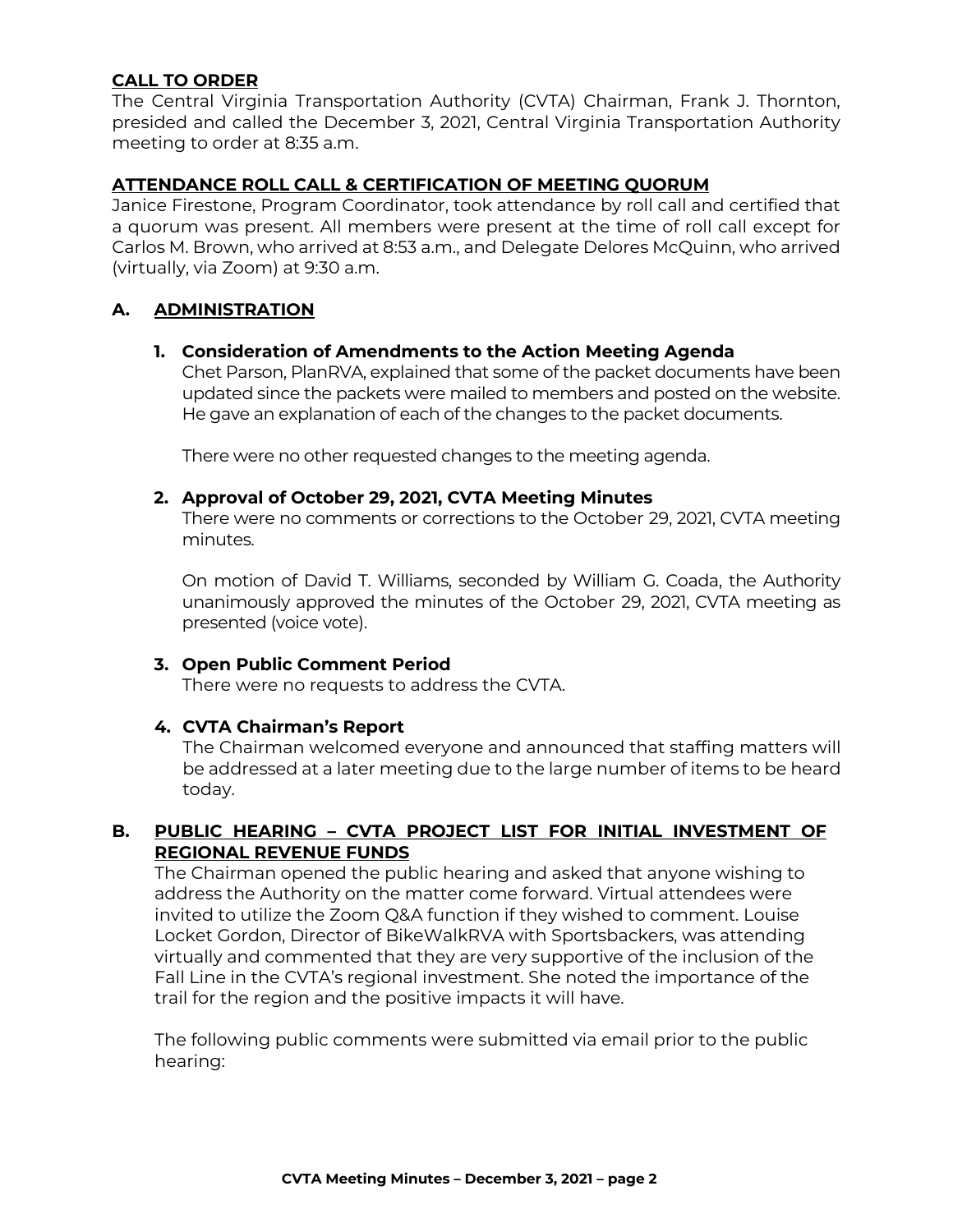| NAME, DATE<br><b>RECEIVED</b>     | <b>COMMENTS</b>                                                                                                                                                                                                                                                                                                                                                                                                                                                                                                                                                                                                                                                                                                                                                                                                                                                                                                                                                                                                                                                                                               |
|-----------------------------------|---------------------------------------------------------------------------------------------------------------------------------------------------------------------------------------------------------------------------------------------------------------------------------------------------------------------------------------------------------------------------------------------------------------------------------------------------------------------------------------------------------------------------------------------------------------------------------------------------------------------------------------------------------------------------------------------------------------------------------------------------------------------------------------------------------------------------------------------------------------------------------------------------------------------------------------------------------------------------------------------------------------------------------------------------------------------------------------------------------------|
| Virginia Cowles<br>$11 - 24 - 21$ | The proposed regional projects have my full support. The Fall Line Trail<br>is a truly regional project that many people in the Richmond area have<br>wanted. It will provide recreation, good exercise, and in some cases an<br>alternate means of commuting. The projects proposed for Charles City,<br>Goochland, New Kent and Powhatan will meet some of those counties'<br>high priority transportation needs that will benefit the entire region. The<br>public will undoubtedly be happy to see CVTA funds put to such good<br>use.                                                                                                                                                                                                                                                                                                                                                                                                                                                                                                                                                                    |
| Laura Goren<br>$12 - 2 - 21$      | I am writing as a resident of the City of Richmond to support the CVTA<br>funding of Fall Line-related projects. I am particularly glad to see the<br>proposed improvements to bike/ped access to the Manchester Bridge.<br>Although the details of the new plan are not clear to me, it appears that<br>the Fall Line alignment on the Manchester Bridge will result in new<br>access to and from the bridge median, which is currently inaccessible to<br>people who use wheelchairs / scooters or who otherwise cannot climb<br>stairs or do not feel safe using a dark, isolated staircase. For me, new<br>bicycle / pedestrian access to and from the Manchester Bridge median<br>will mean a safer and more direct commute via bike for work meetings<br>downtown. (I currently primarily use the Mayo Bridge, which is often out<br>of the way and sometimes results in cars buzzing me at high speeds.)                                                                                                                                                                                               |
| Sam Miller<br>$12 - 2 - 21$       | Greetings,                                                                                                                                                                                                                                                                                                                                                                                                                                                                                                                                                                                                                                                                                                                                                                                                                                                                                                                                                                                                                                                                                                    |
|                                   | As a new resident of Henrico County I am very excited about the<br>prospect of the Fall Line Trail and its ability to provide recreational<br>opportunities, fill a missing transportation need, and connect non-<br>motorized citizens to central Virginia communities. Bikeways have<br>consistently been shown to increase property values, a sense of<br>community, and the quality of life for their citizens. The most desirable<br>cities in the U.S. seem to have the most extensive bikeway networks<br>(and other trails/greenways) and companies seek to invest in<br>communities with sufficient access to these types of trails.<br>Since moving to Henrico County I have noticed many people biking and<br>walking in unsafe conditions and the 43-mile Fall Line trail would<br>extend transportation needs through a congested area. The linkage to<br>major parks and trails (Capital Trail) would expand recreational<br>opportunities thereby reducing traffic and benefiting the environment.<br>Thank you for considering this exciting development opportunity for<br>central Virginia. |
| Carrie Miller<br>$12 - 2 - 21$    | Hello,                                                                                                                                                                                                                                                                                                                                                                                                                                                                                                                                                                                                                                                                                                                                                                                                                                                                                                                                                                                                                                                                                                        |
|                                   | I am contacting you today in support of the 43-mile Fall Line from<br>Petersburg to Ashland. I think this would be a great way to increase<br>biking opportunities for central virginia. Biking opportunities are<br>currently clustered in a very few areas, this trail would extend biking<br>opportunities to more areas. I believe this a great investment for the<br>region. It will help attract and retain young families, outdoor<br>enthusiasts, as well as increase access to the outdoors for many people<br>in the area. Thank you for your time and consideration.                                                                                                                                                                                                                                                                                                                                                                                                                                                                                                                               |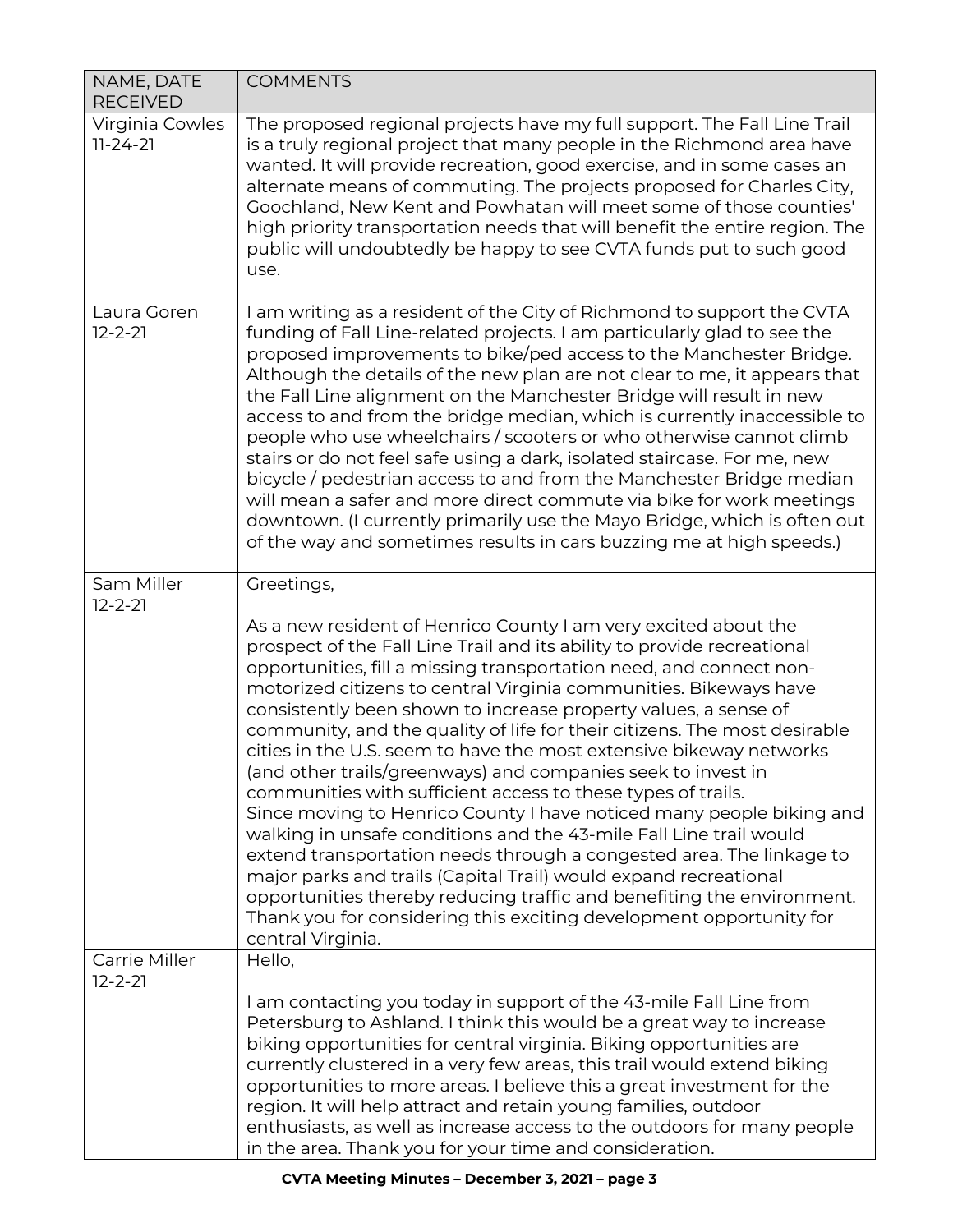Seeing no others come forward or indicate they wished to speak, the Chairman asked for a motion to close the public hearing. On motion by Levar M. Stoney, seconded by David T. Williams, the Authority voted unanimously to close the public hearing (voice vote).

# **C. COMMITTEE REPORTS**

# **1. CVTA Finance Committee Update**

# **a. Financial Report**

Mayor Stoney asked Martha Heeter, PlanRVA, to provide the financial report. Ms. Heeter reported that the Finance Committee has asked the Finance Directors Work Group to identify recommended debt policies for the committee to review prior to making a decision and recommendation for a Financial Advisory Services provider. Ms. Heeter clarified that the debt policies from other transportation authorities in Virginia (Northern Virginia and Hampton Roads) as well as those of the localities, are being reviewed.

# **b. Regional Revenue Projections**

Mr. Parsons provided an overview of the projections and noted that this is the recommendation from the Finance Committee, the Finance Directors Work Group and the TAC. He noted that the figures will be updated as necessary; this is just to establish a baseline

On motion of Levar M. Stoney, the Authority unanimously approved the six-year regional budget from FY22 to FY27. (roll call vote; see Appendix A, page 7).

# **2. CVTA Technical Advisory Committee TAC Update**

# **a. Fall Line Cost Estimate Update**

The updated document, CVTA Candidate Projects – FY 2021 – FY 2022 was reviewed.

Authority members had questions about the adjusted figures and the gap (remaining need) amount. Mr. Parsons and Todd Eure, Chair of the CVTA Technical Advisory Committee, clarified how the Fall Line Working Group and TAC developed the three footnotes on the document and provided an explanation for each:

- Total estimate: this is the original amount provided by VDOT for consideration as a baseline. That figure is based on 2021 dollars.
- Future value estimate: this column reflects a 3% escalation for inflation out to 2027. The next column, Committed Funding, is a realization of any other funding that may be received (example: SmartScale or CMAQ).
- Gap: this is the remaining amount that is needed for each segment.

Authority members discussed the fact that there are other transportation needs that are equally, if not more important that the Fall Line Trail. An example given was widening I64 through New Kent County.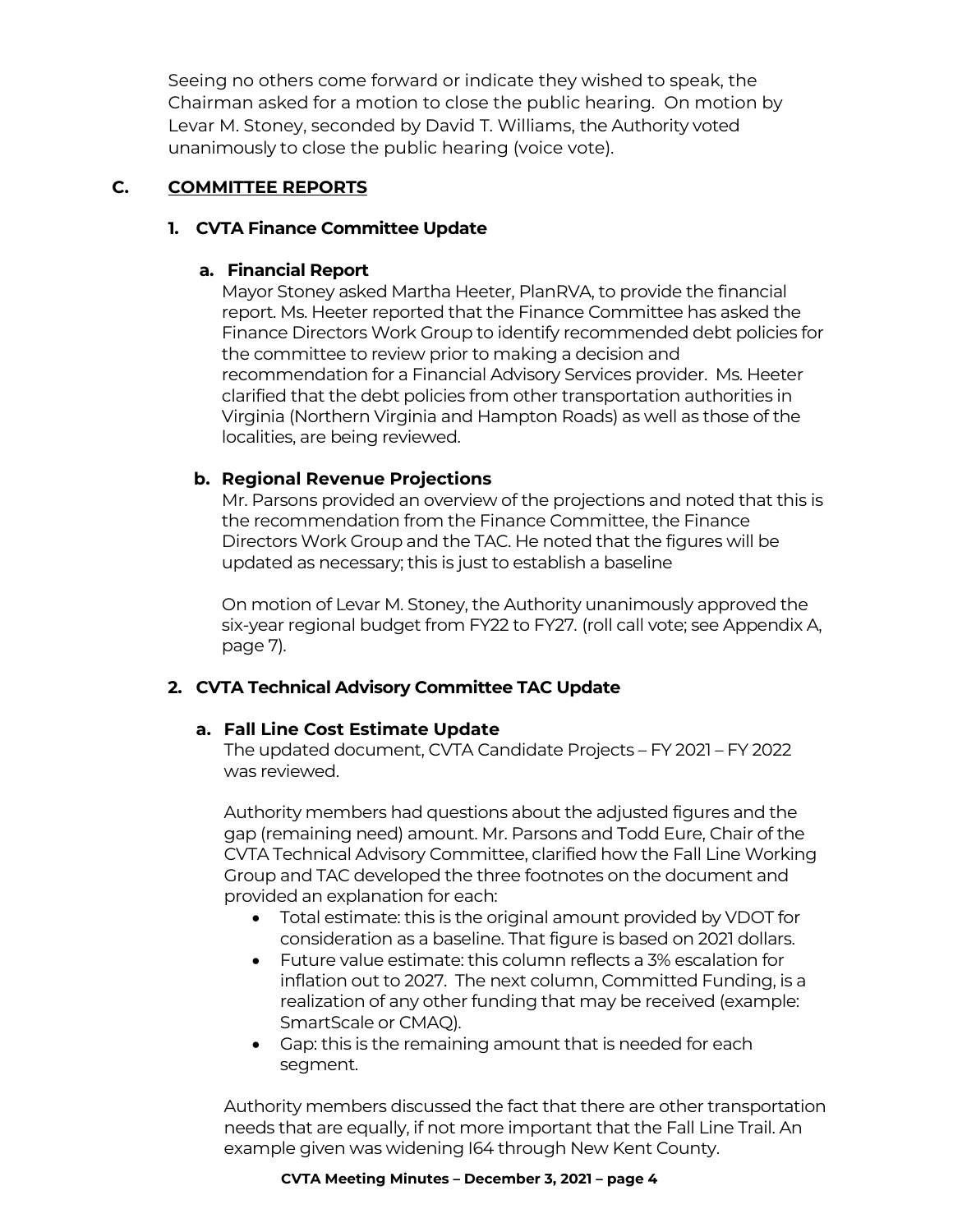# **b. Project Selection**

On motion by W. Canova Peterson, seconded by John H. Hodges, the Authority unanimously approved the candidate projects to be supported by FY 2021 and FY 2022 CVTA Regional Funds. (roll call vote; see Appendix A, page 8). There was a clarification that this motion approves the Fall Line and Regional projects; it does not constitute appropriating the funds. It validates the list of projects presented in the public hearing as the slate of projects that can receive funding from FY21 and FY22 regional CVTA funds.

On motion by David T. Williams, seconded by William G. Coada, the Authority unanimously approved the appropriation of funds for the candidate projects approved in the previous motion under item C.2.b. by FY2021 and FY2022 CVTA Regional Funds in the amount of \$104,457,478 for the identified Fall Line Trail projects and \$9,413,595 for the rural projects in Goochland, New Kent, Powhatan, and Charles City Counties, for a total appropriation of \$113,871,073. (roll call vote; see Appendix A, page 9).

# **c. Gap Funding Letter**

Mr. Parsons explained that the letter to the Governor of Virginia outlines the 104.5M commitment made today, uses the project list that was adopted today and recognizes 132.1M in remaining need.

On motion by W. Canova Peterson, seconded by David T. Williams, the Authority unanimously approved the letter requesting VA General Assembly and Governor's assistance in meeting the outstanding project funding amount. (roll call vote; see Appendix A, page 10).

# **d. Six-year project selection and approval timeline**

On motion by John H. Hodges, seconded by David T. Williams, the Authority unanimously approved the project selection timeline. (roll call vote; see Appendix A, page 11).

# **e. Fall Line Working Group**

Mr. Eure reported that this is a group that came out of CVTA TAC. It includes representatives from the five jurisdictions along the Fall Line as well as VDOT. The group held its first meeting on December 1st and will work to recommend the process to move the Fall Line from funding allocation to implementation.

# **D. OTHER BUSINESS**

John H. Hodges commented on the importance of clarifying exactly where the Fall Line Trail is. Some maps still show the old alignment.

Patricia A. Paige wished everyone a Merry Christmas and safe holiday season on behalf of New Kent County.

Eric Gregory, Hefty, Wiley and Gore, reminded members that the virtual participation authorized by the City of Richmond is coming to an end on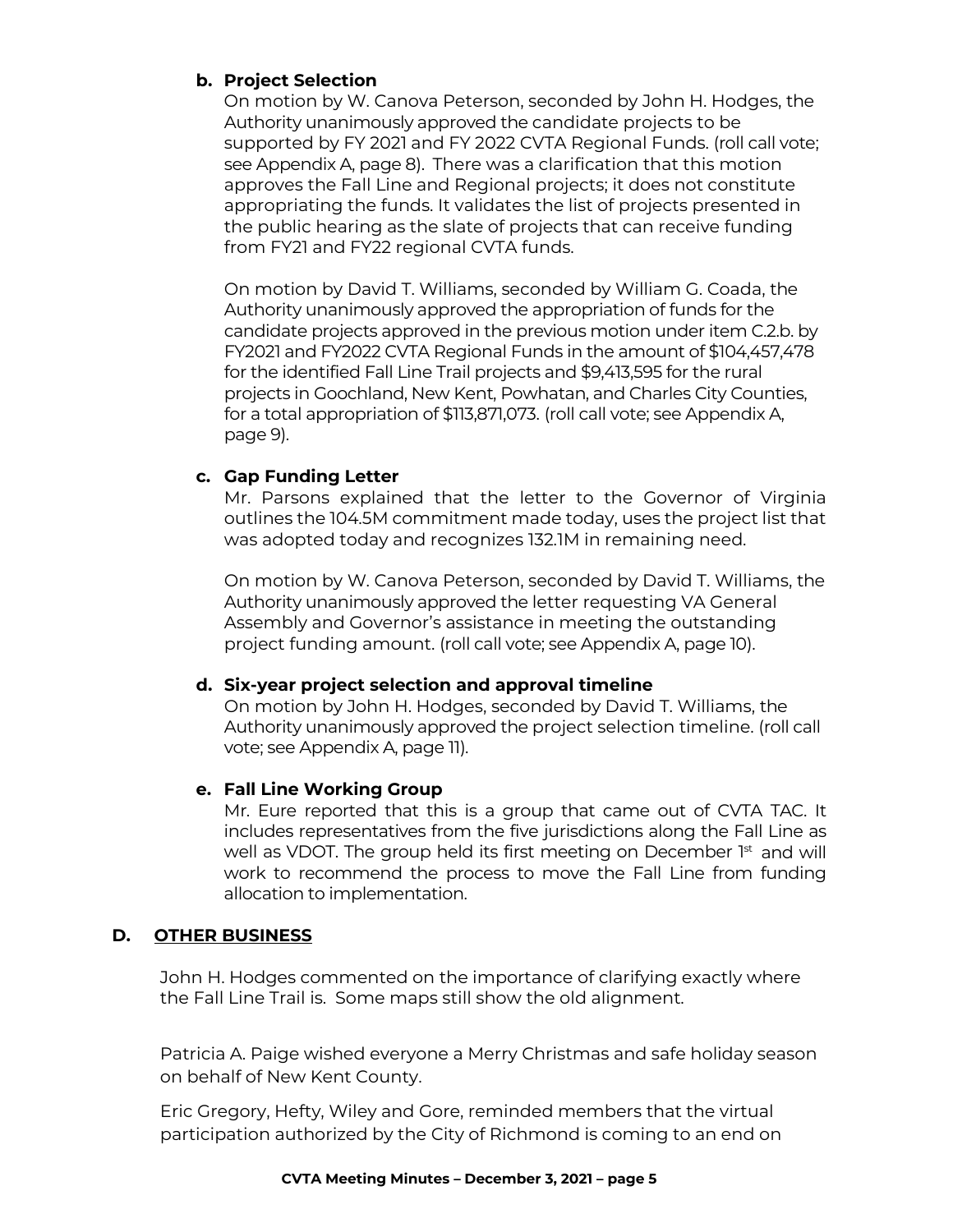December 31, 2021. The ability to participate virtually will be much more limited going forward. This applies to Authority members. Members of the public will still be able to attend the meetings virtually as they have been. He detailed the specific requirements for member virtual participation.

Chair Thornton wished everyone a safe and Merry Christmas. He thanked everyone for their work and participation.

### **E. ADJOURNMENT**

Chairman Thornton adjourned the meeting at 9:56 a.m.

CAP/jf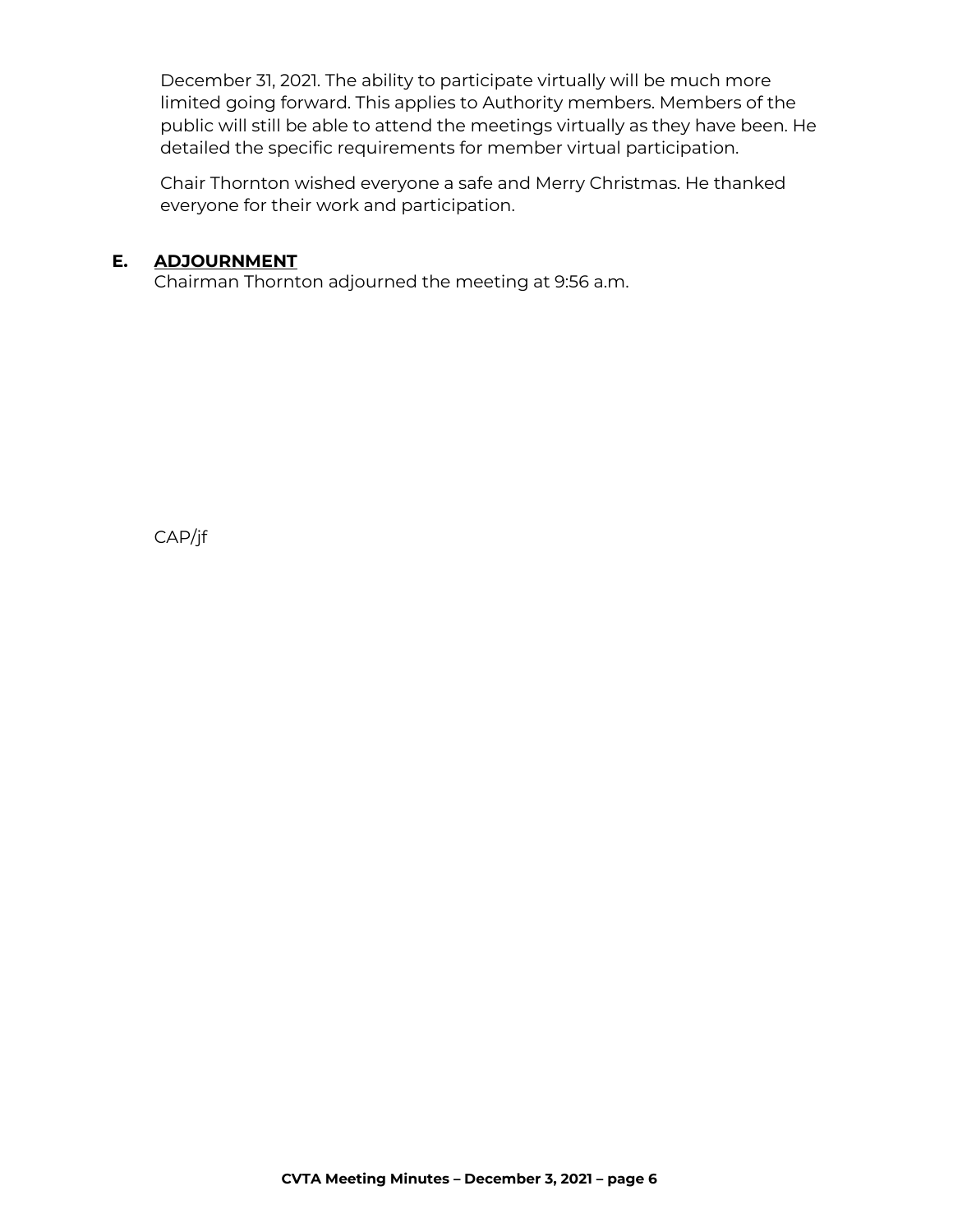#### Motion as presented: <mark>Motion to approve the six-year regional budget from FY22 to FY27</mark> **First:** Levar M. Stoney **Second:** N/A

**Select location of proposed service/facility = N/A**

|                   |             |                          |                | <b>UNWEIGHTED</b> |         |                |                        |                      |                | <b>WEIGHTED</b> |  |  |  | <b>OVERALL VOTE =</b> |  |  |  | <b>PASS</b>  |  |
|-------------------|-------------|--------------------------|----------------|-------------------|---------|----------------|------------------------|----------------------|----------------|-----------------|--|--|--|-----------------------|--|--|--|--------------|--|
| <b>Members</b>    | Population* | Weighted<br><b>Votes</b> | "Yay"          | "Nay"             | Abstain | Absent         | Voting<br><b>Check</b> | Population<br>"Yays" | "Yay"          | "Nay"           |  |  |  |                       |  |  |  |              |  |
| Ashland           | 7,873       | $\mathbf{1}$             | $\mathbf{1}$   |                   |         |                | Ok                     | 7,873                | ᆚ              | 0               |  |  |  | Voting Check          |  |  |  | <b>VALID</b> |  |
| Charles City      | 6,773       | $\mathbf{1}$             | $\overline{1}$ |                   |         |                | Ok                     | 6,773                | ᆚ              | 0               |  |  |  |                       |  |  |  |              |  |
| Chesterfield      | 364,548     | $\overline{4}$           | $\mathbf{1}$   |                   |         |                | Ok                     | 364,548              | 4              | 0               |  |  |  | Quorum Present        |  |  |  | <b>YES</b>   |  |
| Goochland         | 24,727      | $\overline{2}$           | $\overline{1}$ |                   |         |                | Ok                     | 24,727               | $\overline{2}$ | 0               |  |  |  |                       |  |  |  |              |  |
| Hanover           | 102,106     | 3                        | $\overline{1}$ |                   |         |                | Ok                     | 102,106              | 3              | 0               |  |  |  | Weighted Vote         |  |  |  | <b>PASS</b>  |  |
| Henrico           | 334,389     | $\overline{4}$           | $\overline{1}$ |                   |         |                | Ok                     | 334,389              | 4              | 0               |  |  |  | Simple Majority       |  |  |  |              |  |
| New Kent          | 22,945      | $\overline{2}$           | $\overline{1}$ |                   |         |                | Ok                     | 22,945               | $\overline{2}$ | 0               |  |  |  | 4/5 Population in     |  |  |  | <b>PASS</b>  |  |
| Powhatan          | 30,333      | $\overline{2}$           | $\overline{1}$ |                   |         |                | Ok                     | 30,333               | $\overline{2}$ | 0               |  |  |  | Affirmative           |  |  |  |              |  |
| Richmond          | 226,610     | $\overline{4}$           | $\overline{1}$ |                   |         |                | Ok                     | 226,610              | 4              | 0               |  |  |  |                       |  |  |  |              |  |
| Delegate          |             | $\mathbf{1}$             |                |                   |         | $\overline{1}$ | Ok                     |                      | $\mathbf 0$    | 0               |  |  |  |                       |  |  |  |              |  |
| Senator           |             | $\mathbf{1}$             |                |                   |         | $\overline{1}$ | Ok                     |                      | $\Omega$       | 0               |  |  |  |                       |  |  |  |              |  |
| <b>CTB Member</b> |             |                          | $\mathbf{1}$   |                   |         |                | Ok                     |                      |                | 0               |  |  |  |                       |  |  |  |              |  |
| * Census 2020     | 1,120,304   | 26                       | 10             | 0                 | 0       | 2              | 12                     | 1,120,304            | 24             | 0               |  |  |  |                       |  |  |  |              |  |

**PASS OVERALL VOTE =**

| <b>Voting Check</b>              | <b>VALID</b> |
|----------------------------------|--------------|
| Quorum Present                   | YFS          |
| Weighted Vote<br>Simple Majority | <b>PASS</b>  |
| 4/5 Population in<br>Affirmative | <b>PASS</b>  |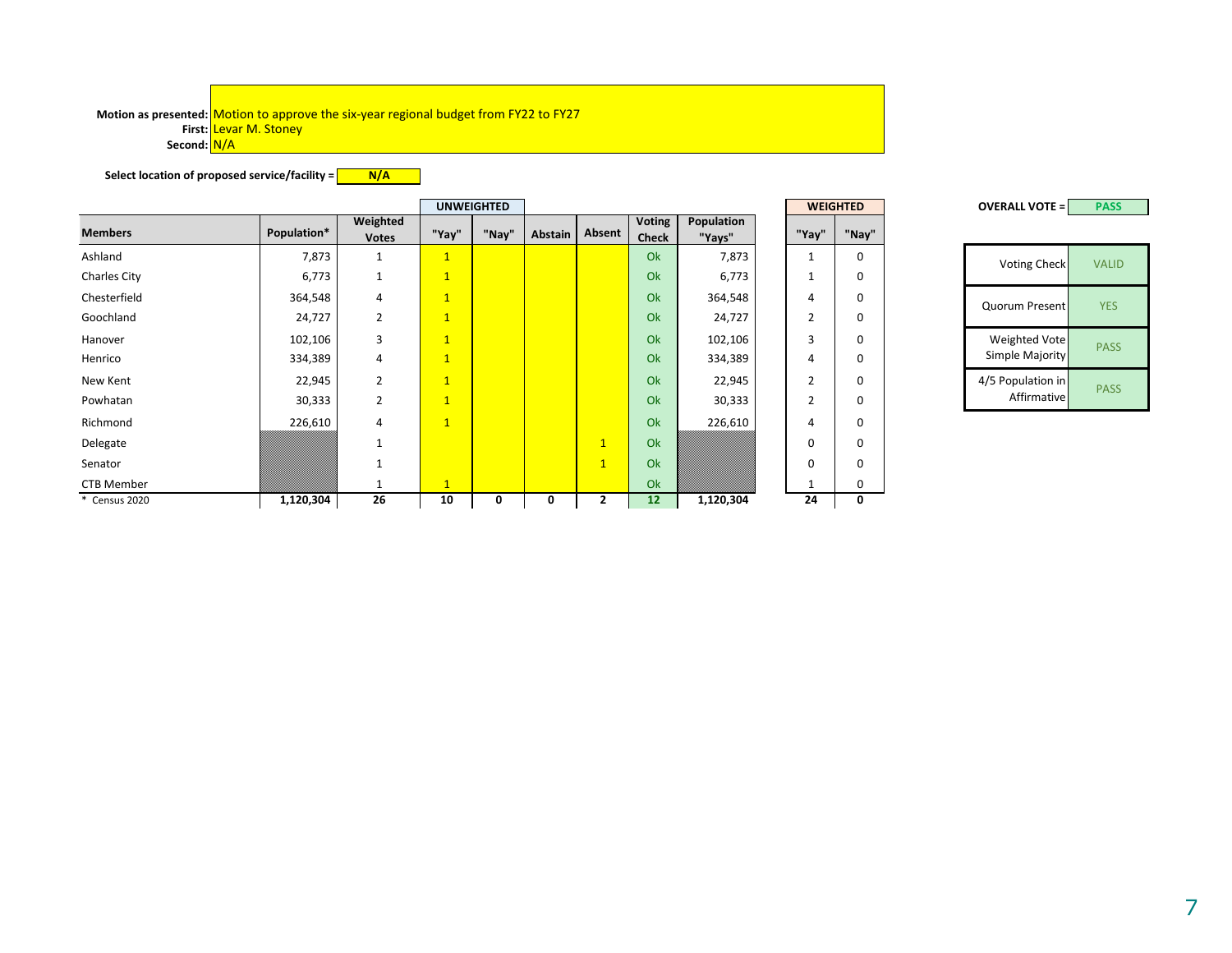#### Motion as presented: <mark>Motion to approve candidate projects to be supported by FY 2021 and FY 2022 CVTA Regional Funds</mark> **First:** Peterson **Second:** Hodges

**Select location of proposed service/facility =**  $N/A$ 

|                   |             |                          |                         | <b>UNWEIGHTED</b> |         |                |                               |                      |          | <b>WEIGHTED</b> | <b>OVERALL VOTE =</b> | <b>PAS</b>  |
|-------------------|-------------|--------------------------|-------------------------|-------------------|---------|----------------|-------------------------------|----------------------|----------|-----------------|-----------------------|-------------|
| <b>Members</b>    | Population* | Weighted<br><b>Votes</b> | "Yay"                   | "Nay"             | Abstain | Absent         | <b>Voting</b><br><b>Check</b> | Population<br>"Yays" | "Yay"    | "Nay"           |                       |             |
| Ashland           | 7,873       |                          | 1                       |                   |         |                | Ok                            | 7,873                |          | $\mathbf 0$     | <b>Voting Check</b>   | <b>VALI</b> |
| Charles City      | 6,773       |                          | $\mathbf{1}$            |                   |         |                | Ok                            | 6,773                |          | $\mathbf 0$     |                       |             |
| Chesterfield      | 364,548     | 4                        | $\mathbf{1}$            |                   |         |                | Ok                            | 364,548              | 4        | $\mathbf 0$     | Quorum Present        | <b>YES</b>  |
| Goochland         | 24,727      | $\overline{2}$           | $\overline{\mathbf{1}}$ |                   |         |                | Ok                            | 24,727               | 2        | 0               |                       |             |
| Hanover           | 102,106     | $\overline{3}$           | $\mathbf{1}$            |                   |         |                | Ok                            | 102,106              | 3        | $\mathbf 0$     | Weighted Vote         | PAS:        |
| Henrico           | 334,389     | 4                        | $\mathbf{1}$            |                   |         |                | Ok                            | 334,389              | 4        | $\mathbf 0$     | Simple Majority       |             |
| New Kent          | 22,945      | $\overline{2}$           | $\mathbf{1}$            |                   |         |                | Ok                            | 22,945               |          | $\mathbf 0$     | 4/5 Population in     | PAS:        |
| Powhatan          | 30,333      | $\overline{2}$           | $\vert$ 1               |                   |         |                | Ok                            | 30,333               |          | $\mathbf 0$     | Affirmative           |             |
| Richmond          | 226,610     | 4                        | $\mathbf{1}$            |                   |         |                | Ok                            | 226,610              | 4        | 0               |                       |             |
| Delegate          |             |                          |                         |                   |         | $\overline{1}$ | Ok                            |                      |          | $\mathbf 0$     |                       |             |
| Senator           |             |                          |                         |                   |         | $\overline{1}$ | Ok                            |                      | $\Omega$ | $\mathbf 0$     |                       |             |
| <b>CTB Member</b> |             |                          | $\mathbf{1}$            |                   |         |                | Ok                            |                      |          | $\mathbf 0$     |                       |             |
| * Census 2020     | 1,120,304   | 26                       | 10                      | 0                 | 0       | ∠              | 12                            | 1,120,304            | 24       | 0               |                       |             |

**PASS** Weighted Vote<br>Simple Majority PASS 4/5 Population in<br>Affirmative PASS VALID **UNWEIGHTED WEIGHTED OVERALL VOTE =**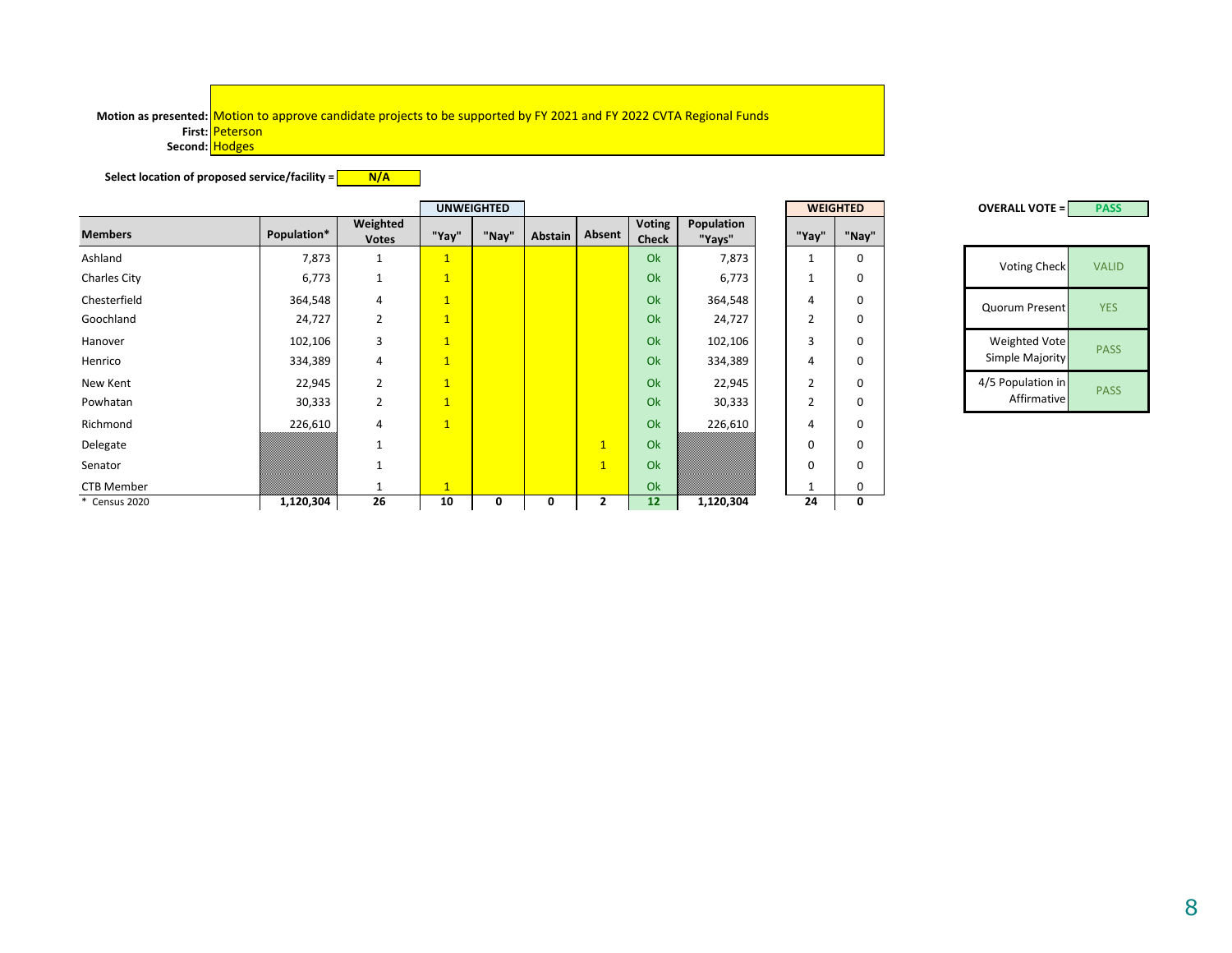**` Second:** Coada

**Select location of proposed service/facility = N/A**

|                     |             |                          | <b>UNWEIGHTED</b>       |       |                |                |                        |                      |  | <b>WEIGHTED</b> | <b>OVERALL VOTE =</b> | <b>PASS</b>         |              |
|---------------------|-------------|--------------------------|-------------------------|-------|----------------|----------------|------------------------|----------------------|--|-----------------|-----------------------|---------------------|--------------|
| <b>Members</b>      | Population* | Weighted<br><b>Votes</b> | "Yay"                   | "Nay" | Abstain        | Absent         | Voting<br><b>Check</b> | Population<br>"Yays" |  | "Yay"           | "Nay"                 |                     |              |
| Ashland             | 7,873       |                          | $\mathbf{1}$            |       |                |                | Ok                     | 7,873                |  |                 | 0                     | <b>Voting Check</b> | <b>VALID</b> |
| <b>Charles City</b> | 6,773       | 1                        | $\overline{\mathbf{1}}$ |       |                |                | Ok                     | 6,773                |  | 1               | 0                     |                     |              |
| Chesterfield        | 364,548     | 4                        | $\mathbf{1}$            |       |                |                | Ok                     | 364,548              |  | 4               | 0                     | Quorum Present      | <b>YES</b>   |
| Goochland           | 24,727      | $\overline{2}$           | $\overline{1}$          |       |                |                | Ok                     | 24,727               |  | $\overline{2}$  | 0                     |                     |              |
| Hanover             | 102,106     | 3                        | $\mathbf{1}$            |       |                |                | Ok                     | 102,106              |  | 3               | 0                     | Weighted Vote       | <b>PASS</b>  |
| Henrico             | 334,389     | 4                        | $\overline{1}$          |       |                |                | Ok                     | 334,389              |  | 4               | 0                     | Simple Majority     |              |
| New Kent            | 22,945      | $\overline{2}$           | $\overline{1}$          |       |                |                | Ok                     | 22,945               |  | $\overline{2}$  | 0                     | 4/5 Population in   | <b>PASS</b>  |
| Powhatan            | 30,333      | $\overline{2}$           | $\mathbf{1}$            |       |                |                | Ok                     | 30,333               |  | $\overline{2}$  | 0                     | Affirmative         |              |
| Richmond            | 226,610     | 4                        | $\overline{1}$          |       |                |                | Ok                     | 226,610              |  | 4               | 0                     |                     |              |
| Delegate            |             |                          |                         |       | $\overline{1}$ |                | Ok                     |                      |  | 0               | 0                     |                     |              |
| Senator             |             |                          |                         |       |                | $\overline{1}$ | Ok                     |                      |  | 0               | 0                     |                     |              |
| <b>CTB Member</b>   |             |                          |                         |       | $\mathbf{1}$   |                | Ok                     |                      |  | 0               | 0                     |                     |              |
| * Census 2020       | 1,120,304   | 26                       | 9                       | 0     |                |                | 12                     | 1,120,304            |  | 23              | 0                     |                     |              |

**PASS OVERALL VOTE =** Quorum Present YES Weighted Vote<br>Simple Majority PASS 4/5 Population in Opulation in PASS

9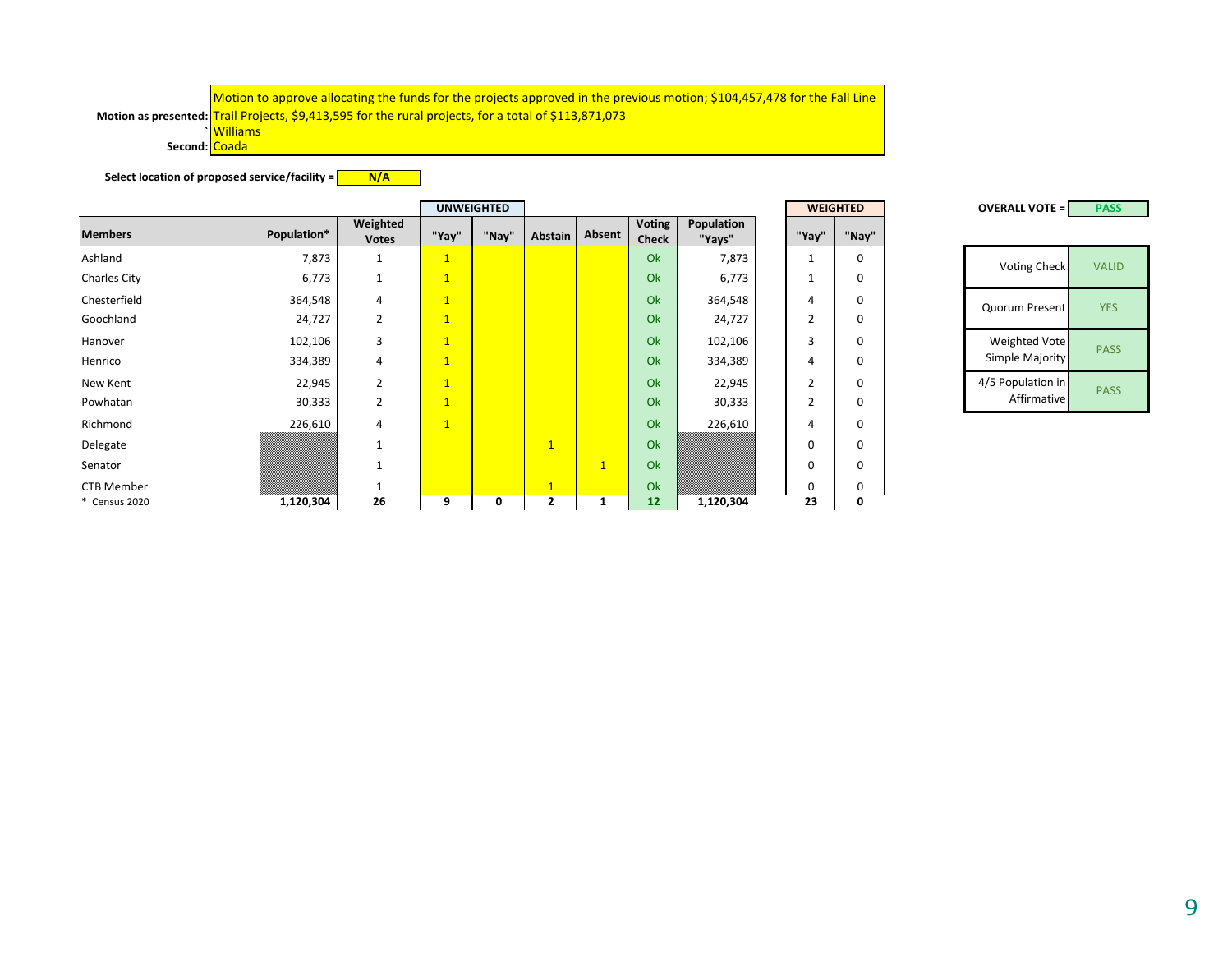Motion to approve letter requesting VA General Assembly and Governor's assistance in meeting outstanding project

**Motion as presented:** funding amount

**First:** Williams

Second: Coada

**Select location of proposed service/facility =**  $N/A$ 

|                     |             |                          |                | <b>UNWEIGHTED</b> |                |              |                        |                      |   |                | <b>WEIGHTED</b> | <b>OVERALL VOTE =</b> | <b>PASS</b>  |
|---------------------|-------------|--------------------------|----------------|-------------------|----------------|--------------|------------------------|----------------------|---|----------------|-----------------|-----------------------|--------------|
| <b>Members</b>      | Population* | Weighted<br><b>Votes</b> | "Yay"          | "Nay"             | <b>Abstain</b> | Absent       | Voting<br><b>Check</b> | Population<br>"Yays" |   | "Yay"          | "Nay"           |                       |              |
| Ashland             | 7,873       | $\mathbf{1}$             | $\mathbf{1}$   |                   |                |              | Ok                     | 7,873                |   | 1              | 0               | <b>Voting Check</b>   | <b>VALID</b> |
| <b>Charles City</b> | 6,773       | 1                        | $\overline{1}$ |                   |                |              | Ok                     | 6,773                | 1 |                | 0               |                       |              |
| Chesterfield        | 364,548     | 4                        | $\mathbf{1}$   |                   |                |              | Ok                     | 364,548              |   | 4              | 0               | Quorum Present        | <b>YES</b>   |
| Goochland           | 24,727      | $\overline{2}$           | $\overline{1}$ |                   |                |              | Ok                     | 24,727               |   | $\overline{2}$ | 0               |                       |              |
| Hanover             | 102,106     | 3                        | $\overline{1}$ |                   |                |              | Ok                     | 102,106              |   | 3              | 0               | Weighted Vote         | <b>PASS</b>  |
| Henrico             | 334,389     | 4                        | $\overline{1}$ |                   |                |              | Ok                     | 334,389              |   | 4              | 0               | Simple Majority       |              |
| New Kent            | 22,945      | $\overline{2}$           | $\overline{1}$ |                   |                |              | Ok                     | 22,945               |   | $\overline{2}$ | 0               | 4/5 Population in     | <b>PASS</b>  |
| Powhatan            | 30,333      | $\overline{2}$           | $\mathbf{1}$   |                   |                |              | Ok                     | 30,333               |   | $\overline{2}$ | 0               | Affirmative           |              |
| Richmond            | 226,610     | 4                        | $\overline{1}$ |                   |                |              | Ok                     | 226,610              |   | 4              | 0               |                       |              |
| Delegate            |             | $\overline{\phantom{a}}$ | $\overline{1}$ |                   |                |              | Ok                     |                      |   |                | 0               |                       |              |
| Senator             |             | $\mathbf{1}$             |                |                   |                | $\mathbf{1}$ | Ok                     |                      |   | 0              | 0               |                       |              |
| CTB Member          |             |                          | $\mathbf{1}$   |                   |                |              | Ok                     |                      |   |                | 0               |                       |              |
| * Census 2020       | 1,120,304   | 26                       | 11             | 0                 | 0              |              | 12                     | 1,120,304            |   | 25             | 0               |                       |              |

**PASS** 

| <b>Voting Check</b>              | VAI ID      |
|----------------------------------|-------------|
| <b>Quorum Present</b>            | YFS         |
| Weighted Vote<br>Simple Majority | <b>PASS</b> |
| 4/5 Population in<br>Affirmative | PASS        |